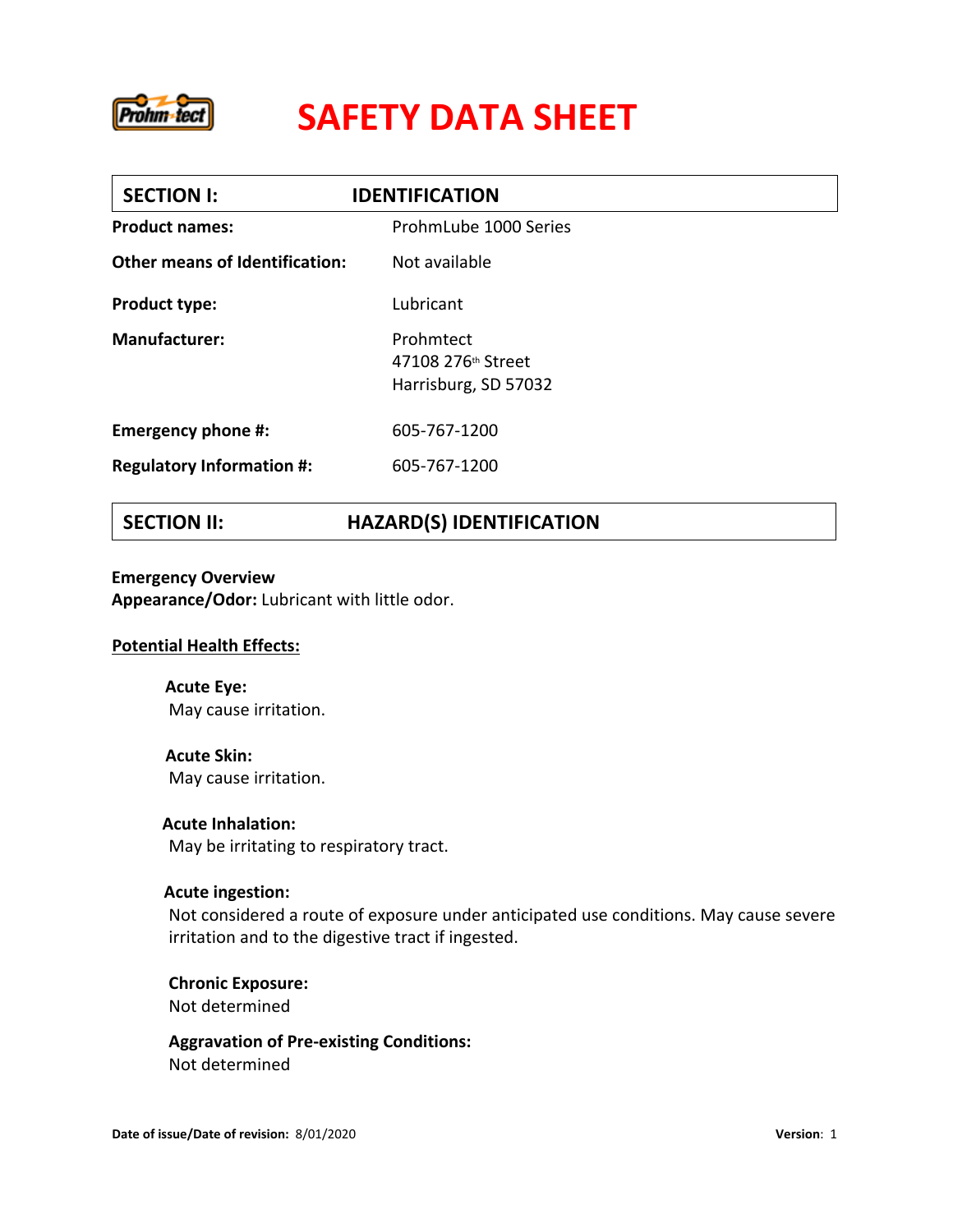

## **SECTION III: COMPOSITION/INFORMATION ON INGREDIANT**

| Component                           | CAS#                |
|-------------------------------------|---------------------|
| Proprietary Lubricant A             | <b>Trade Secret</b> |
| <b>Proprietary Lubricant Grease</b> | 68611-44-9          |
| Mineral Oil, Food Grade             | 8042-47-5           |

### **Petroleum hydrocarbon/metal mixture:**

Three proprietary ingredients:

The identity of these chemicals constitutes a trade secret. To the best of Prohmtect's knowledge, the product contains no SARA 313 in reportable amounts as of this date.

## **SECTION IV: FIRST-AID MEASURES**

### **First Aid Measures for Accidental:**

### **Eye Exposure:**

Immediately flush eyes with copious amounts of water. If irritation develops, SEEK MEDICAL ATTENTION.

### **Skin Exposure:**

Flood affected area with water for extended period then wash with soap. If irritation develops, seek medical attention.

### **Inhalation:**

Remove to fresh air. Seek medical attention if breathing becomes difficult.

### **Ingestion:**

Seek medical attention.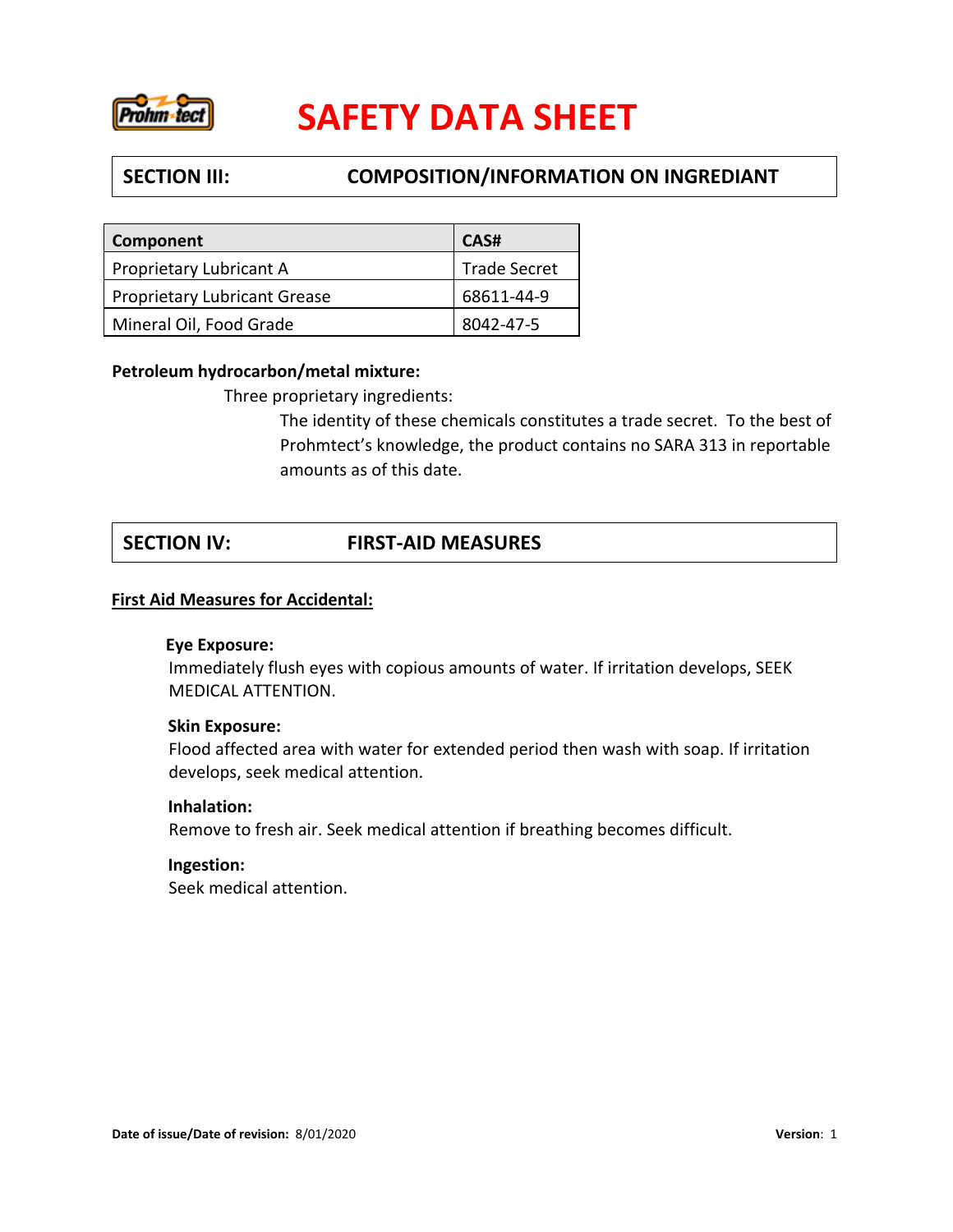

| <b>SECTION V:</b>        | <b>FIRE-FIGHTING MEASURES</b> |  |
|--------------------------|-------------------------------|--|
|                          |                               |  |
|                          |                               |  |
|                          |                               |  |
|                          |                               |  |
| <b>Fire Hazard Data:</b> |                               |  |

| <b>Autoignition:</b>                                   | N/A             |        |        |  |
|--------------------------------------------------------|-----------------|--------|--------|--|
| <b>Flash Point:</b><br>Flammability Limits (vol/vol%): | $450^{\circ}$ F | Lower: | Upper: |  |
|                                                        |                 | N/A    | N/A    |  |

### **Extinguishing Media:**

Use extinguishing media suitable for surrounding fire

### **Special Fire Fighting Procedures:**

Keep containers cool by spraying with water when exposed to fie; if flames have reached the product causing a possible decomposition yielding toxic compounds, use self-contained breathing apparatus. This product does not burn, but will thermally dissociate above 290°C.

### **Unusual Fire and Explosion Hazards:**

Dissociate at temperatures above 290°C may cause the evolution of toxic gaseous fluorine compounds.

### **SECTION VI: ACCIDENTAL RELEASE MEASURES**

 **Cleanup and Disposal of Spill:**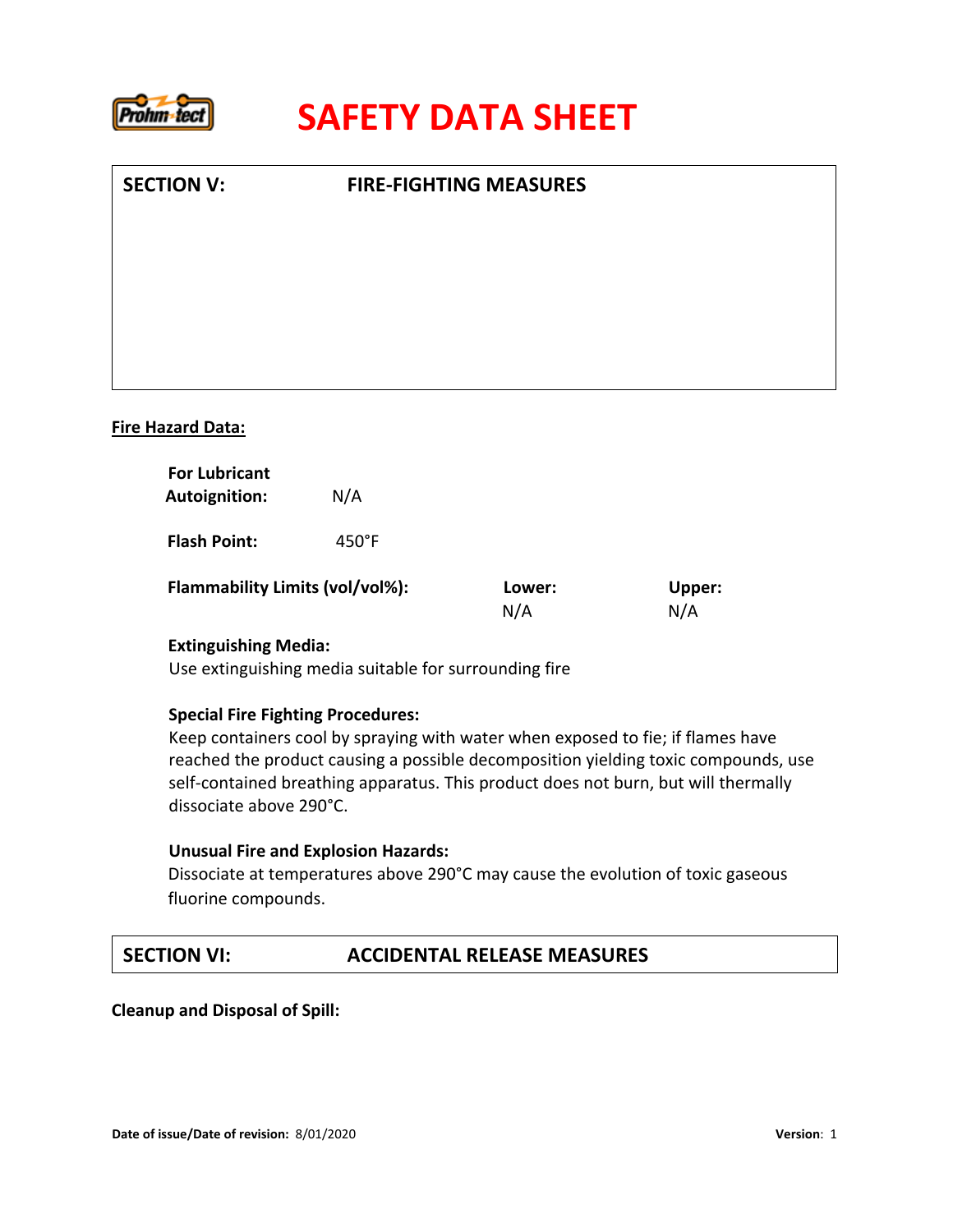

Vacuum or sweep up material and place in a suitable container for reclamation or disposal. Do not discharge into drains or sewers. Discard any product, residue, disposable container or liner in full compliance with federal, state, and local regulations.

## **SECTION VII: HANDLING AND STORAGE**

### **Handling/Storage:**

Avoid contact with skin and eyes. Keep in a tightly closed container, stored in a cool, dry, well ventilated area.

### **SECTION VIII: EXPOSURE CONTROLS/PERSONAL PROTECTION**

#### **Exposure Guidelines:**

| Component | <b>ACGIH</b> | <b>NIOSH</b> | <b>OSHA-PELS</b> |
|-----------|--------------|--------------|------------------|
| Lubricant | <b>ND</b>    | <b>ND</b>    | <b>ND</b>        |

### **Engineering Controls:**

General mechanical ventilation is adequate for normal use. Local exhaust is recommended for confined areas.

### **Respiratory Protection:**

None

### **Eye / Face Protection:**

Use eye protection to protect eyes.

#### **Skin Protection:**

Use gloves to protect hands.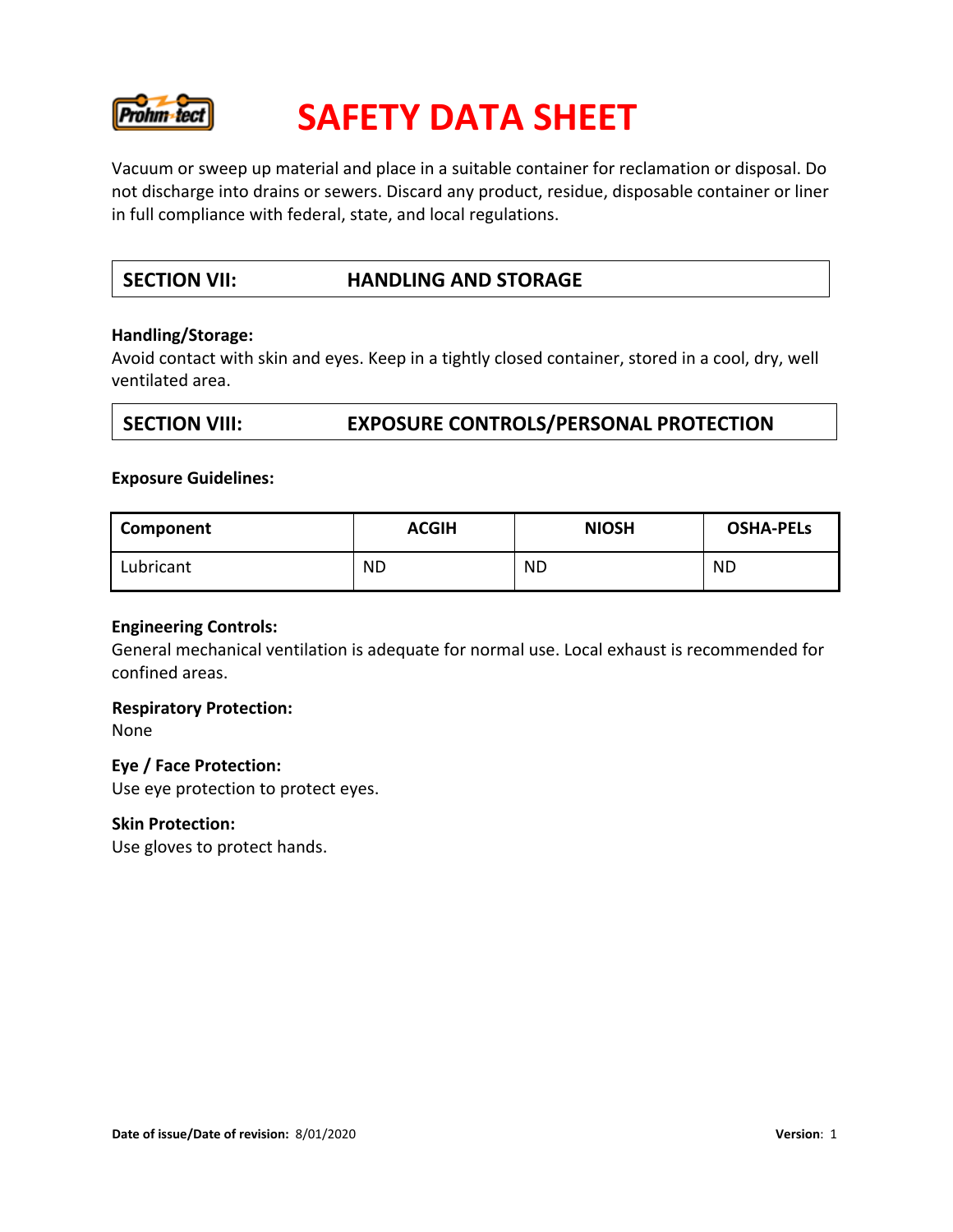

## **SECTION IX: PHYSICAL AND CHEMICAL PROPERTIES**

| <b>Physical Appearance:</b>      | Lubricant |  |
|----------------------------------|-----------|--|
| Odor:                            | Slight    |  |
| pH:                              | ND        |  |
| <b>For Lubricant</b>             |           |  |
| <b>Specific Gravity:</b>         | 1.1       |  |
| <b>Water Solubility:</b>         | Insoluble |  |
| <b>Melting Point:</b>            | 2795F     |  |
| <b>Freezing Point</b>            | NA.       |  |
| <b>Boiling Point:</b>            | ND        |  |
| <b>Vapor Pressure:</b>           | 10-7@ 20C |  |
| Density:                         | NA.       |  |
| Percent Volatiles by Volume: N/A |           |  |
| <b>Evaporation Rate:</b>         | ND        |  |
| <b>Viscosity:</b>                | ND        |  |
| Density:                         | ND        |  |

### **SECTION X: STABILITY AND REACTIVITY**

**Chemical Stability:**  Stable **Conditions to Avoid:** 

Avoid heating above 280°C.

### **Materials / Chemicals to Be Avoided:**

Ammonia, acetylene, ethyl alcohol with nitric acid, hydrogen peroxide, oxalic acid. Molten alkali metals, interhalogen compounds, strong or not aqueous alkali and Lewis acids above 100°C.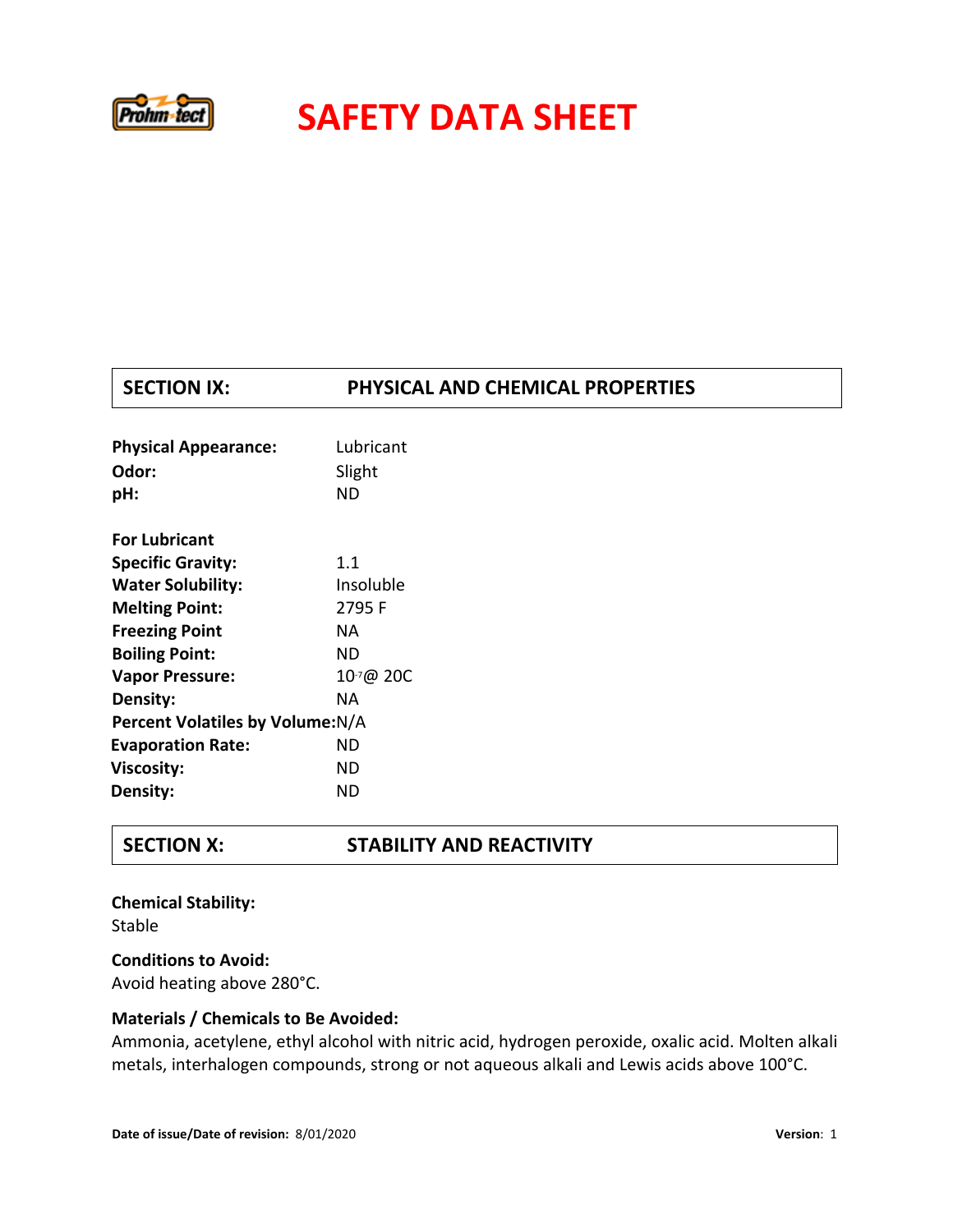

#### **Hazardous Decomposition Products:**

Toxic HF and COF2 from thermal decomposition in air plus H2O

### **Hazardous Polymerization:**

Will not occur

| <b>SECTION XI:</b>           | <b>TOXICOLOGICAL INFORMATION</b> |  |  |
|------------------------------|----------------------------------|--|--|
| <b>Acute Effects:</b>        |                                  |  |  |
| LD50 Oral:                   | <b>ND</b>                        |  |  |
|                              |                                  |  |  |
| LD50 Dermal:                 | <b>ND</b>                        |  |  |
| <b>Chronic Effects</b>       |                                  |  |  |
| Carcinogenicity:             | <b>ND</b>                        |  |  |
| Mutagenicity:                | <b>ND</b>                        |  |  |
| <b>Reproductive Effects:</b> | <b>ND</b>                        |  |  |
| Developmental Effects:       | <b>ND</b>                        |  |  |

### **SECTION XII: ECOLOGICAL INFORMATION**

# **Environmental Fate:** No information found.

# **Environmental Toxicity:** No information found.

### **SECTION XIII: DISPOSAL CONSIDERATIONS**

#### **Waste Disposal Method:**

Whatever cannot be saved for recovery or recycling should be managed in an appropriate and approved waste disposal facility. Processing use or contamination of this product may change the waste management options. State and local disposal regulations may differ from federal disposal regulations. Dispose of container and unused contents in accordance with federal, state and local requirements.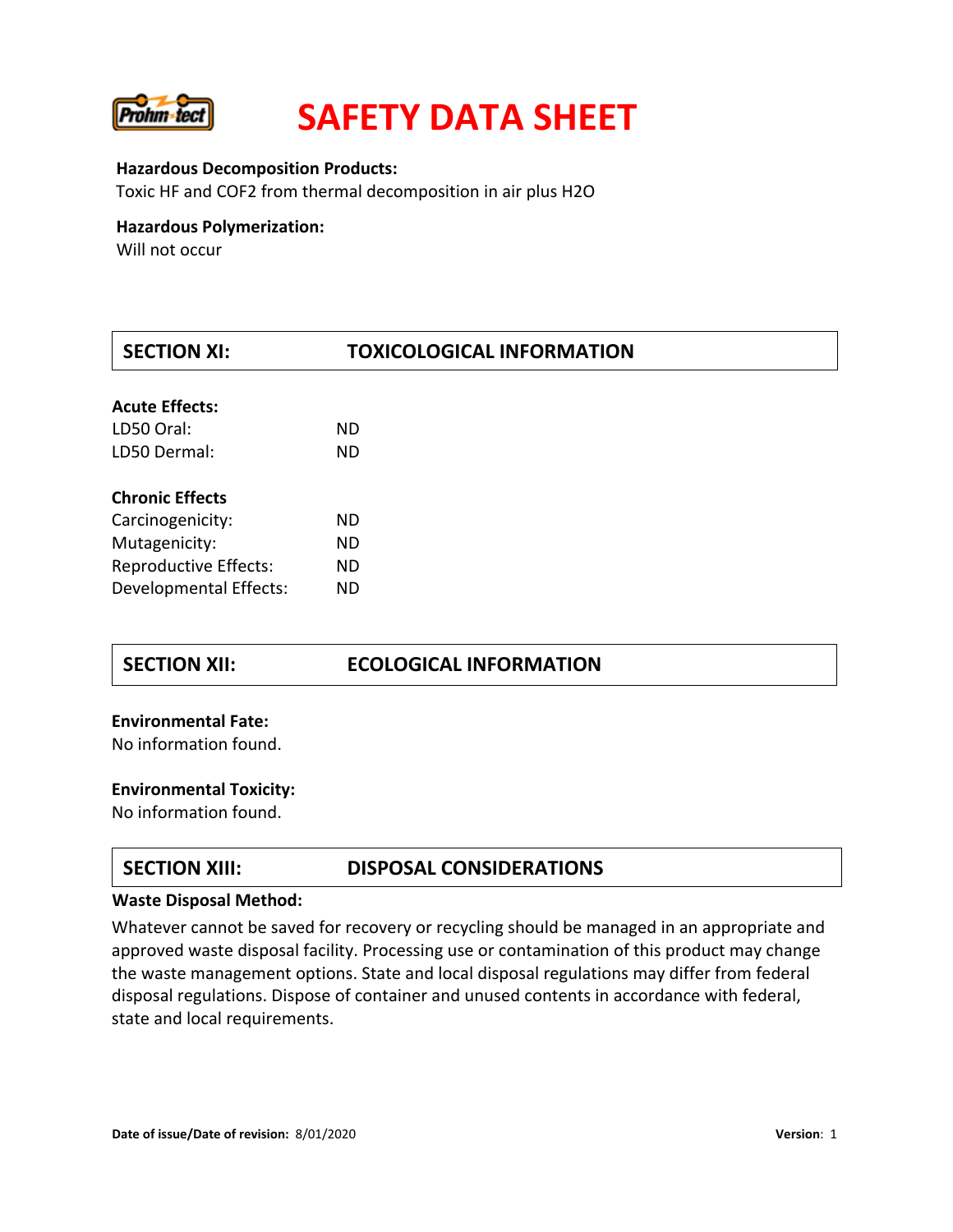

## **SECTION XIV: TRANSPORTATION INFORMATION**

### **US Department of Transportation Shipping Name:**

| <b>US Department</b>  | <b>Proper Shipping Name</b> | Not Regulated |
|-----------------------|-----------------------------|---------------|
| 0f                    | <b>Hazard Class</b>         | Not Regulated |
| <b>Transportation</b> | <b>ID Number</b>            | Not Regulated |
|                       | <b>Packaging Group</b>      | Not Regulated |

## **SECTION XV: REGULATORY INFORMATION**

**Federal Regulations:**

### **SARA Title III Hazard Classes:**

Fire Hazard:No Reactive Hazard:No Release of Pressure:No Acute Health Hazard:No Chronic Health Hazard: No

### **TSCA:**

All components of this product are on the TSCA inventory or are exempt from TSCA Inventory requirements

# **Other Regulations:** None